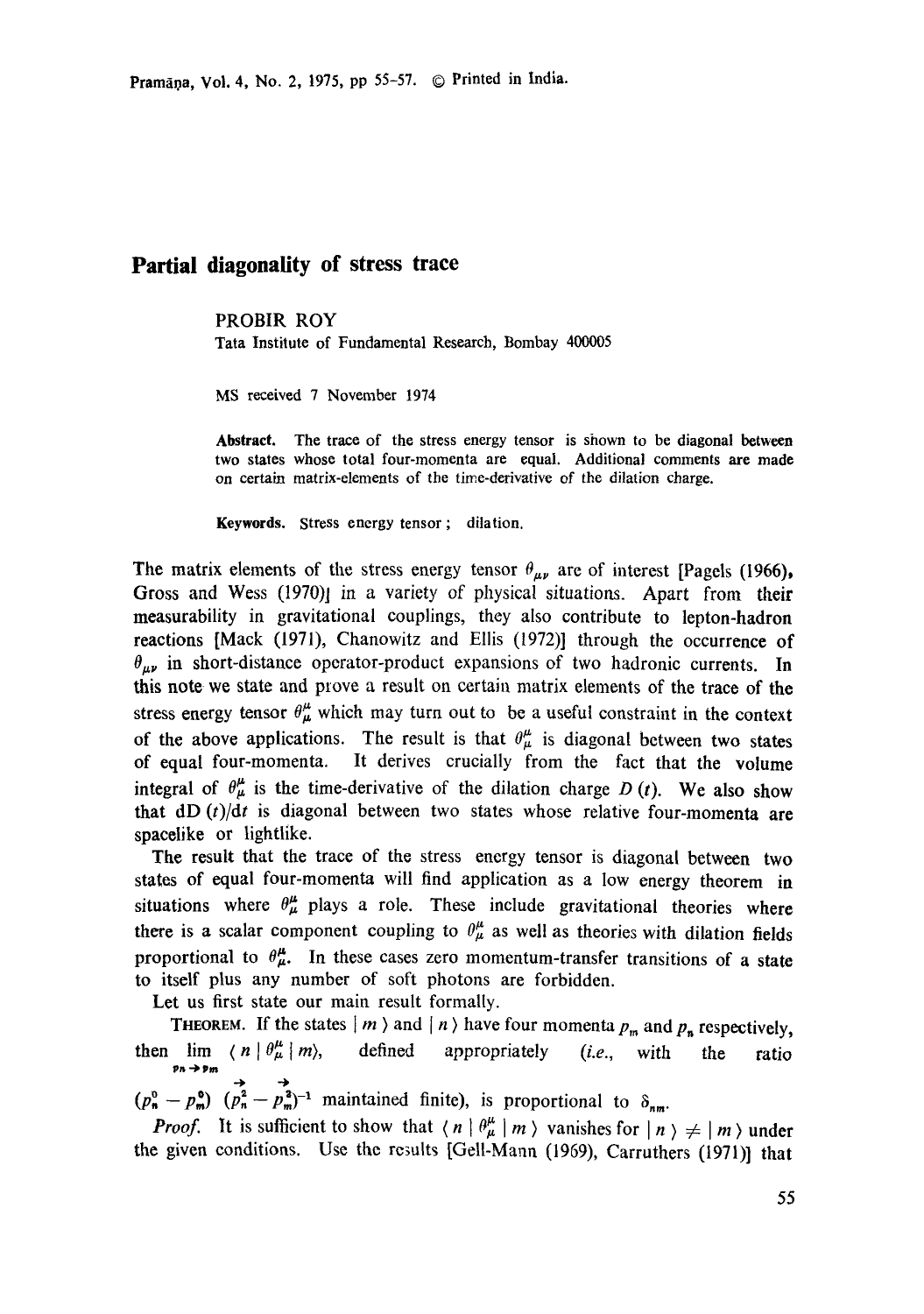56 *Probir Roy* 

$$
\int d^3x \theta_{\mu}^{\mu}(x) = \frac{dD(t)}{dt}
$$
  
[*D*(*t*), *P*<sub>0</sub>] = i  $\frac{dD(t)}{dt} - iP_0$ 

and

$$
[D(t), \vec{P}^2] = -2i\vec{P}^2
$$

to obtain

$$
(2\pi)^3 \delta^{(3)} \left( p_m - p_n \right) \langle n \mid \theta^{\mu}_{\mu} \mid m \rangle = p_m^0 \langle n \mid m \rangle + i \left( p_n^0 - p_m^0 \right) \langle n \mid D(t) \mid m \rangle
$$

or,

$$
(2\pi)^3 \,\delta^{(3)}\,(\stackrel{\rightarrow}{0})\, \langle n \mid \theta_\mu^\mu \mid m \rangle = \left[p_m^0 - 2 \lim_{p_n \to p_m} \frac{p_n^0 - p_m^0}{p_n^2 - p_m^2} p_m^2\right]\langle n \mid m \rangle.
$$

If  $(p_n^0 - p_m^0)(p_n^2 - p_m^2)^{-1}$  is finite, the right hand side is proportional to  $\delta_{nm}$  and since  $\delta^{(3)}$  (0) is nonvanishing, the matrix-element  $\langle n | \theta^{\mu}_{\mu} | m \rangle$  must be zero for  $|n\rangle \neq |m\rangle$  QED.

In order to maintain the finiteness of  $\lim_{p_n \to p_m} (p_n^{\circ} - p_m^{\circ}) (p_n^{\circ} - p_m^{\circ})^{-1}$ , one has to follow some kind of a prescription in taking the limit in question. One prescription, for instance, is to put the masses equal  $(p_n^2 = p_m^2 = \mu^2)$  first and then take  $p_n \rightarrow p_m$ . This leads to the result

$$
(2\pi)^3 \delta^{(3)}\stackrel{\leftrightarrow}{(0)}\langle n \mid \theta^{\mu}_{\mu} \mid m \rangle = \frac{\mu^2}{p_m^0} \langle n \mid m \rangle \tag{1}
$$

which vanishes for  $| n \rangle \neq | m \rangle$ . It should be pointed out that the equality  $p_n = p_m$ of the four momenta is essential to the derivation of the result, otherwise the ratio  $(p^0 - p^0)$   $(p^2 - p^2 - p^2)^{-1}$  cannot in general be maintained to be finite. For instance, let  $|m\rangle$  be the vacuum and  $|n\rangle$  a particle-antiparticle pair state so that in the CM frame  $p_n = p_m = 0$  but  $p_n^0 \neq p_m^0 = 0$ . In this frame the ratio in question becomes infinite and the proof fails. This can be verified explicitly. For particles of spin  $\frac{1}{2}$  and mass  $\mu$ , we have from Pagels (1966) that

$$
\langle p, \bar{p} | \theta^{\mu}_{\mu} | 0 \rangle = \left(\frac{1}{2\pi}\right)^3 \frac{\bar{u}(p, s)}{\sqrt{4p_0\bar{p}_0}} [2\mu G, (Q^2) P \gamma + G_2 (Q^2) \times P^2 + 3\mu G_3 (Q^2) Q \gamma] \nu (\bar{p}, \bar{s}), \qquad (2)
$$

where  $Q^2 = (p + \bar{p})^2$  and  $P^2 = (p - \bar{p})^2$  and  $G_1 (0) = 0$ ,  $G_2 (0) = 1$ . The righthand side of eq. (1) nonvanishing in the CM frame. On the other hand, if  $|m\rangle$ and  $| n \rangle$  are chosen to be single particle states of the same four momenta  $p$ , then

$$
\langle p | \theta^{\mu}_{\mu} | p \rangle = \left(\frac{1}{2\pi}\right)^3 \frac{1}{4p_0} \bar{u}(p, s^1) 4\mu^2 u(p, s) = \left(\frac{1}{2\pi}\right)^3 \frac{\mu^2}{p_0} \delta_{s^1},
$$